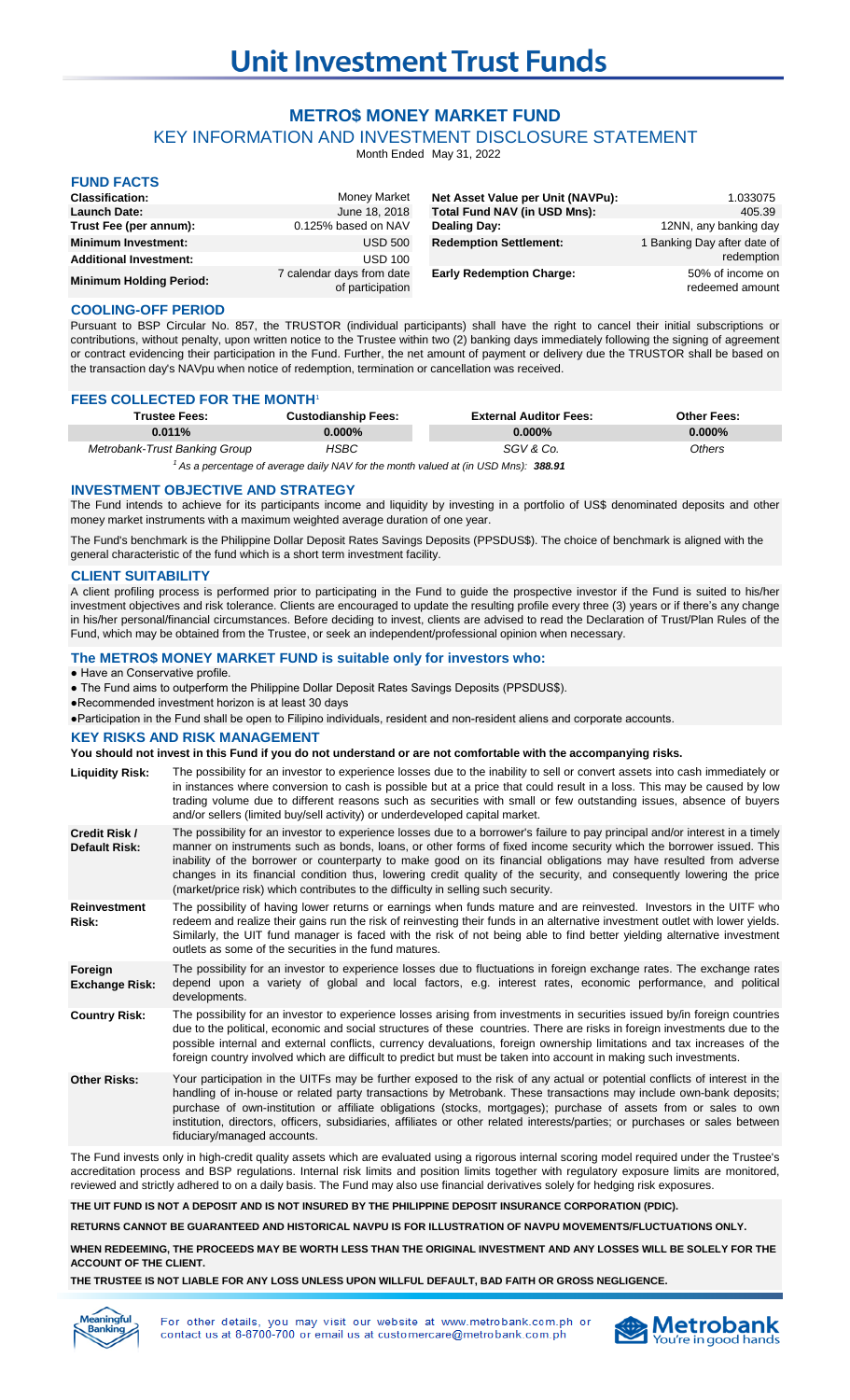# **FUND PERFORMANCE AND STATISTICS as of**

**May 31, 2022**

*(Purely for reference purposes and is not a guarantee of future results)*

# **NAVPu GRAPH NAVPu OVER THE PAST 12 MONTHS**



| Highest                                                             | 1.033075 |
|---------------------------------------------------------------------|----------|
| Lowest                                                              | 1.030758 |
| <b>STATISTICS</b><br><b>Weighted Average Duration</b><br>(in years) | 0.35     |

| Volatility, Past 1 Year (in %) <sup>2</sup>              | 0.02% |
|----------------------------------------------------------|-------|
| Sharpe Ratio <sup>3</sup>                                | 8.21  |
| Information Ratio <sup>4</sup>                           | 7.70  |
| <sup>2</sup> Volatility measures the degree to which the |       |
| Fund fluctuates vis-à-vis its average return over        |       |

*Fund fluctuates vis-à-vis its average return over a period of time. The lower the number, the more stable the Fund's return is relative to its average return over time. Starting December 2017, computation is based on the annualized standard deviation of monthly returns.* 

*<sup>3</sup>Sharpe Ratio is used to characterize how well the return of a Fund compensates the investor for the level of risk taken. The higher the number, the better.*

*4 Information Ratio measures reward-to-risk efficiency of the portfolio relative to the benchmark. The higher the number, the higher the reward per unit of risk.*

# **CUMULATIVE PERFORMANCE**

|             | ' Month | 3 Months  | <b>6 Months</b> | Year   | 3 Years | 5 Years | Since<br><b>Inception</b> |
|-------------|---------|-----------|-----------------|--------|---------|---------|---------------------------|
| <b>Fund</b> | ን.035%  | 0.076%    | 0.124%          | 0.225% | .675%   | N/A     | 3.308%                    |
| Benchmark   | 0.005%  | $0.016\%$ | 0.035%          | 0.078% | 0.471%  | N/A     | 0.688%                    |

## **PORTFOLIO COMPOSITION** TOP 10 HOLDINGS

| <b>Allocation</b>                                                       | % of Fund |
|-------------------------------------------------------------------------|-----------|
| <b>Time Deposits</b>                                                    | 97.71%    |
| Cash                                                                    | 2.29%     |
| Other Receivables - Net of Liabilities <sup>6</sup>                     | $0.00\%$  |
| <sup>6</sup> Includes accrued income from investments, receivables from |           |

| Allocation                                                     | % of Fund | <b>Name</b>         | <b>Maturity</b> |
|----------------------------------------------------------------|-----------|---------------------|-----------------|
| <b>Time Deposits</b>                                           | 97.71%    | 1. SGENSSA ROB      | 06.06.22        |
| Cash                                                           | 2.29%     | 2. \$GENTD CHINABAN | 07.11.22        |
| Other Receivables - Net of Liabilities <sup>6</sup>            | $0.00\%$  | 3. SGENTD RCBC      | 07.13.22        |
| $6$ Includes accrued income from investments, receivables from |           | 4. SGENTD LANDBANK  | 03.10.23        |
| brokers/counterparties and unpaid expenses.                    |           | 5. SGENTD SECB      | 06.10.22        |
|                                                                |           | 6. SGENTD PSB       | 06.02.22        |
|                                                                |           | 7. SGENTD DBP       | 07.13.22        |
|                                                                |           | 8. SGENTD MBTC      | 07.26.22        |
|                                                                |           | 9. SGENTD BOC       | 06.21.22        |
|                                                                |           | 10. STD UNION       | 01.16.24        |

## **RELATED PARTY TRANSACTIONS**

| <b>Related Party</b> | <b>Transaction</b>     | <b>Market Value</b><br>(in USD Mns) |
|----------------------|------------------------|-------------------------------------|
| <b>MBTC</b>          | Time Deposit Placement | 15.54                               |
| PSBank               | Time Deposit Placement | 41.94                               |

*Investments in the said outlets were approved by the Trust Committee. Likewise, all related party transactions are conducted on an arm's length and best execution basis and within established limits.*



For other details, you may visit our website at www.metrobank.com.ph or contact us at 8-8700-700 or email us at customercare@metrobank.com.ph